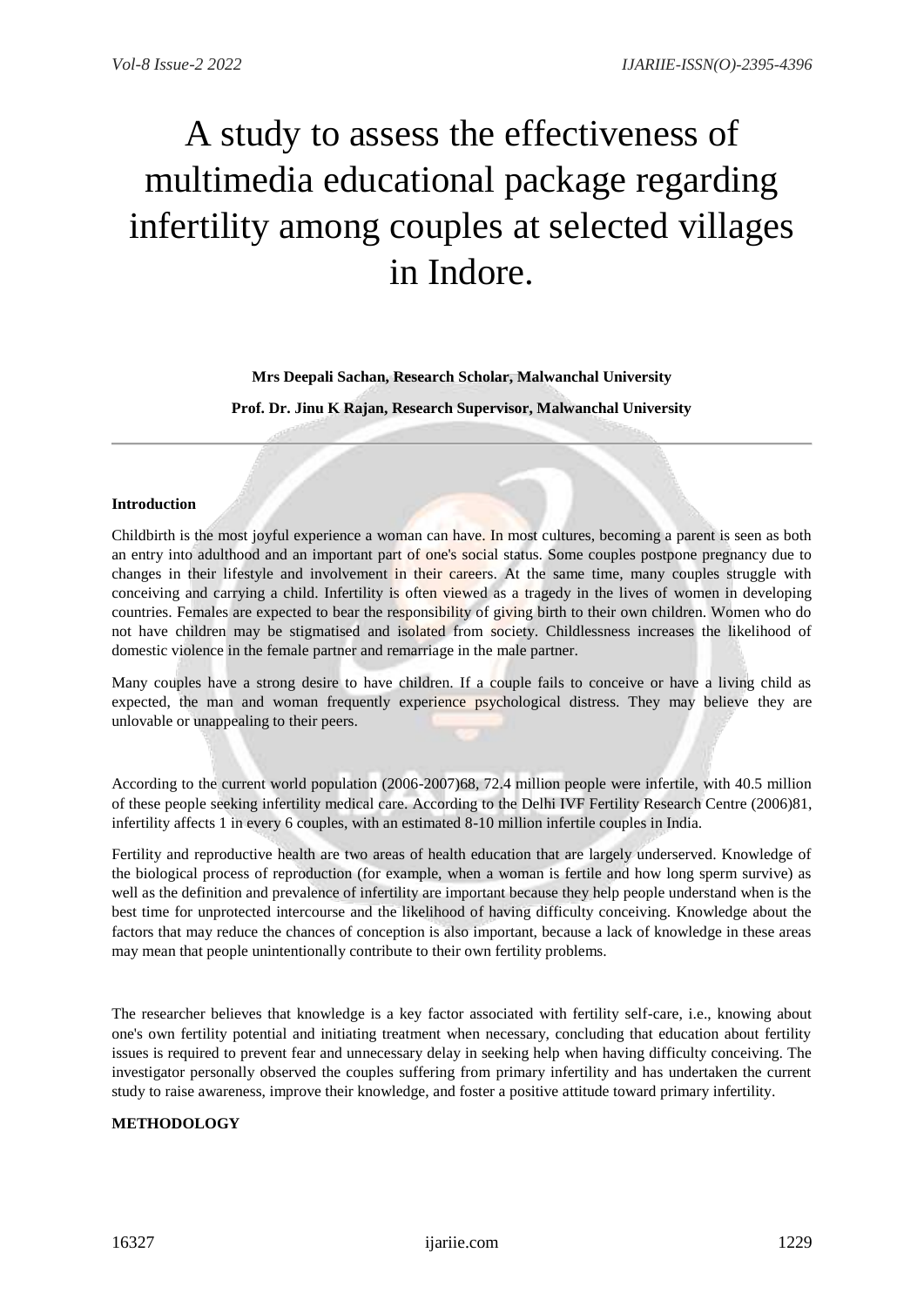#### Research Design

One group pre test - post test within subjects design.

#### Setting

The study was conducted in the selected villages in Indore Dist.

#### Samples

100 couples who fulfilled the sample selection criteria formed the samples for the

study.

## **Intervention**

Administration of a multimedia educational package on infertility to couples via compact disc, which includes images and video clips on general information on fertility, causes, diagnostic evaluation, and treatment for infertility, as well as lifestyle changes to be followed by the couples to improve fertility. **Measurements and Tool** 

Couples' knowledge was assessed using a structured interview schedule, and their attitudes were assessed using a modified 4-point Likert scale. The data was analysed using descriptive and inferential statistics.

## **Result and discussion**

The level of knowledge and attitude of couples toward infertility before and after the test. In terms of pre-test knowledge, the majority (79%) of husbands and wives had inadequate knowledge, 10% of husbands and 6% of wives had moderately adequate knowledge, and none of the husbands and 5% of wives had adequate knowledge about infertility.

The analysis of pre-test attitude levels among couples revealed that (55%) of husbands and (30%) of wives had an unfavourable attitude, (45%) of husbands and (67%) of wives had a moderately favourable attitude, and none of the husbands and (3%) of wives had a favourable attitude toward infertility.

This finding was supported by a cross-sectional study conducted by Sumera Ali.et al. (2011)56 on infertility knowledge, perceptions, and myths among patients at two tertiary care hospitals in Pakistan. This study included a total of 447 adults. According to the findings of the study, 25% of the subjects believe infertility is pathological, and 78 percent are unfamiliar with and unwilling to try IVF.

This, in turn, emphasises the importance of educating couples in order to improve their knowledge and attitude toward infertility.

The analysis of post-test knowledge levels among couples revealed that (12.67 percent) of husbands and (3.33 percent) of wives had insufficient knowledge, (55.33 percent) of husbands and (60 percent) of wives had moderately adequate knowledge, and (36.67 percent) of husbands and (32% of wives) had adequate knowledge about infertility.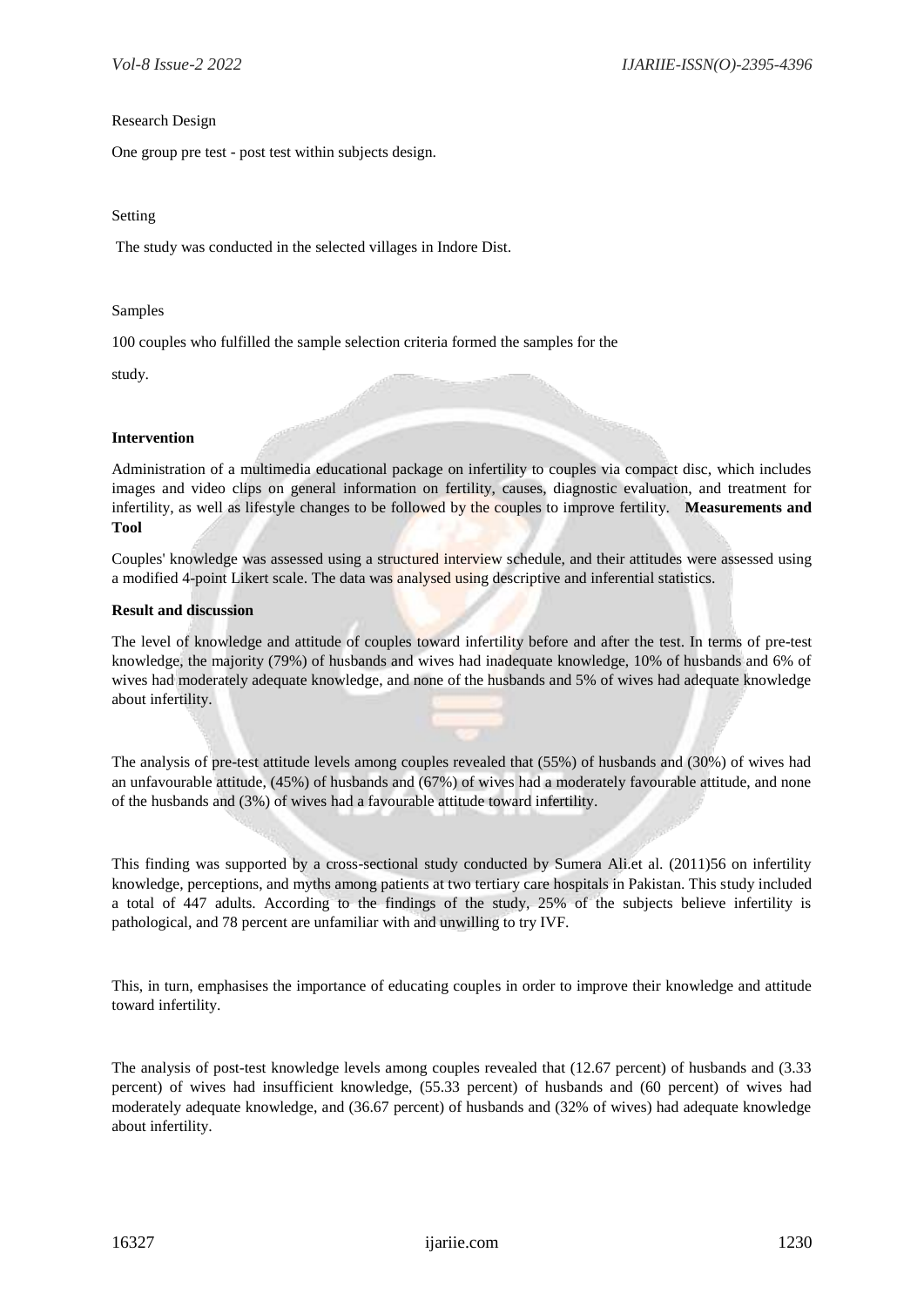The analysis of post-test level of attitude among couples revealed that (27.67%) of husbands and (54.33%) of wives had favourable attitude, (73.33%) of husbands and (45.67%) of wives had moderately favourable attitude, and none of them had unfavourable attitude regarding infertility.

The findings revealed that information obtained from health care workers and through mass media has a greater influence on the knowledge and attitude of infertile couples, resulting in a significant improvement in knowledge and a shift in attitude toward infertility. On the other hand, as it develops a good practise to achieve fertility, the number of questions framed on the lifestyle modification component is given greater concern.

Compare the level of knowledge and attitude of couples toward infertility before and after the test. The analysis of the husband's pre- and post-test knowledge level revealed that the pre-test mean value was 11.89 with a standard deviation of 1.77. The mean post-test value was 20.31, with a standard deviation of 2.98. The calculated 't' value was 13.66, which was higher than the table value, indicating a statistically significant difference at the P 0.001 level.

When the pre and post test levels of knowledge of the wife were compared, the pretest mean value was 11.45 with a standard deviation of 3.20. The mean post-test value was 19.12, with a standard deviation of 1.99. which was greater than the table value, indicating a statistically significant difference at the P 0.001 level. This demonstrates that the multimedia educational package is extremely effective.

The current study was consistent with the findings of Maria.V.D, et al. (2011)46, who investigated the effectiveness of a planned teaching programme for improving couples' knowledge of reproductive health and sexual awareness among 50 couples who had registered their names at a family life service centre. According to the study's findings, the pre-test mean value for husband was 11.84 and 13.68 for wife. The husband's post test mean value was 30.46 with a 't' value of 30.86, and the wife's post test mean value was 33.18 with a 't' value of 37.96. According to the study, the teaching programme was very effective in changing the knowledge of the couples on various reproductive health and fertility issues.

As a result, the null hypothesis (NH1) that there is no significant difference in pre and post test level of knowledge about infertility among couples at the level of p0.05 was rejected.

When the pre-test and post-test levels of husband's attitude were compared, the pre-test mean value was 33.44, with a standard deviation of 5.51. The post-test mean was 61.22, with a standard deviation of 3.58. The calculated 't' value was 11.99, which was greater than the table value, indicating a statistically significant difference at the P 0.001 level.

When the pre-test and post-test levels of attitude of the wife were compared, the pre-test mean value was 41.2 with a standard deviation of 5.73. The post-test mean was 66.11, with a standard deviation of 6.33. The calculated 't' value was 14.89, which was greater than the table value, indicating a statistically significant difference at the P0.001 level. This demonstrates that the multimedia educational package is extremely effective.

Mashid Aryanpur et al. (2010)47 conducted a descriptive cross-sectional study to assess the effectiveness of an educational material package among primary infertile couples who smoked at the Avicenna Infertility Clinic. According to the study's findings, the average knowledge level was  $0.57 + 0.79$ , and the average attitude score was  $18.50 + 2.95$ . 41 (63 percent) husbands quit smoking for reasons unrelated to cessation factors. As a result, the educational package has been very effective in changing the couples' knowledge and attitude toward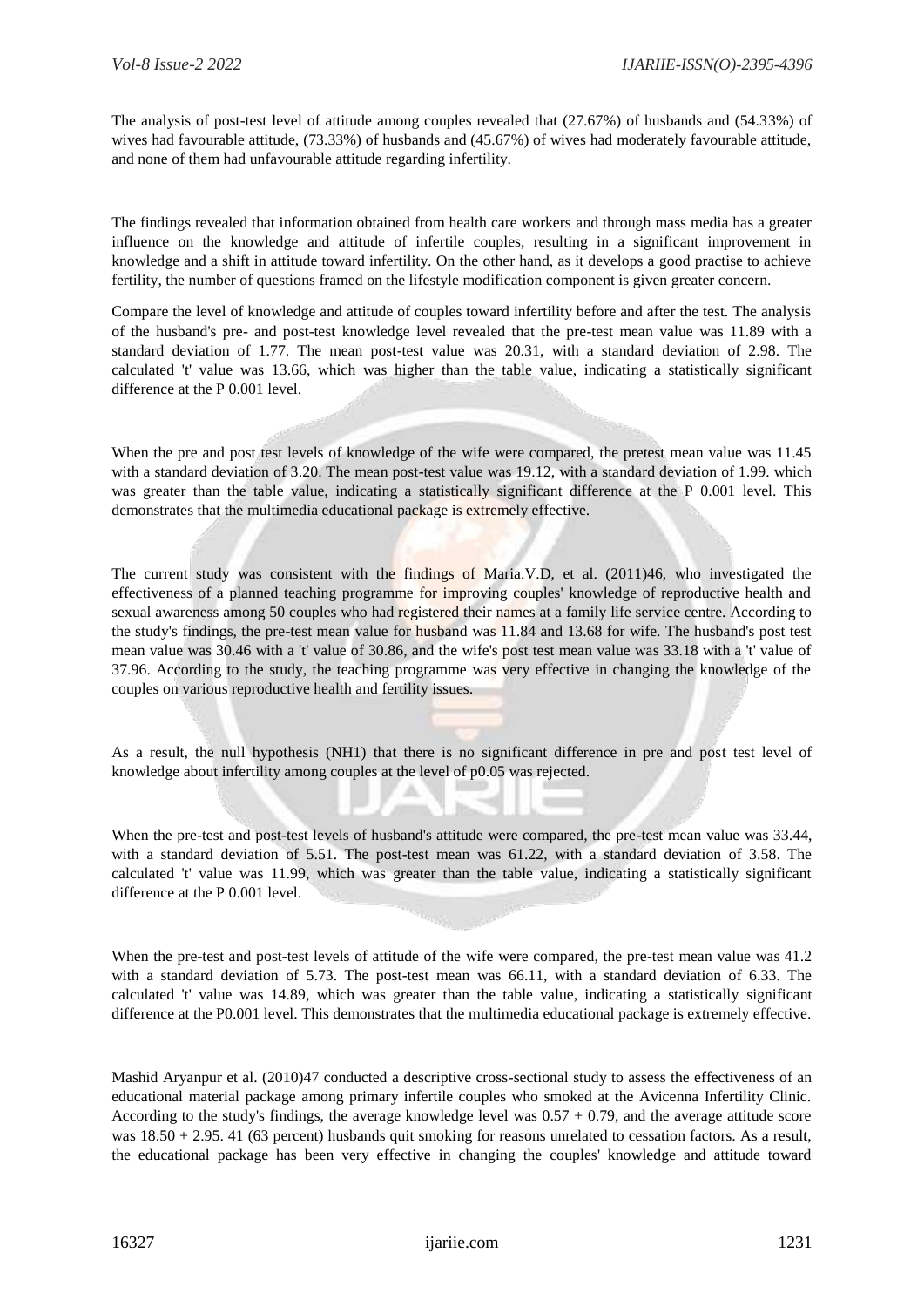infertility. As a result, the null hypothesis (NH2) that there is no significant difference between pre and post test levels of attitude toward infertility among couples at the p0.05 level was rejected.

Correlate the overall mean difference in knowledge scores with couples' attitudes toward infertility. The calculated 'r' value was 0.44 at p0.01, indicating a positive correlation indicating an increase in knowledge with attitude. While assessing the wife's level of knowledge, The calculated 'r' value was 0.51 at p0.01, indicating a positive correlation indicating an increase in knowledge with attitude. As a result, the null hypothesis (NH4) that there is no significant relationship between the mean difference in knowledge score and attitude score regarding infertility among couples at the p0.05 level was rejected.

Analysis of the association of mean improvement of knowledge score among husbands with selected demographic variables revealed that there was no statistically significant association with age, religion, education, occupation, number of working hours, food habits, personal habits, body mass index, duration of married life, family history of infertility and co-morbidity, and attitude score.

The association of mean improvement of knowledge score among wives with selected demographic variables revealed a moderate statistically significant association with education at p0.01 and no statistically significant association with age, religion, education, occupation, number of working hours, food habits, body mass index, age at menarche, nature of menstrual cycle, and duration of menstrual cycle. As a result, the null hypotheses (NH5) previously stated that there is no significant association between the mean improvement of knowledge and attitude score regarding infertility and selected demographic variables at the level of p0.05 were rejected for age of husband with attitude and education of wife with knowledge but accepted for the other demographic variables.

#### **Conclusion**

The current study examined the impact of a multimedia educational package on couples' knowledge and attitudes toward infertility. The findings of the study revealed a significant difference in the level of knowledge and attitude of couples, and it was concluded that the Multimedia Educational Package on Infertility was an effective method to improve the knowledge and attitude of infertile couples..

#### **Reference**

1.Brugh VM, Lipshultz LI. Male factor infertility Evaluation and management. Med Clin N Am. 2004;88:367–85. [6].

**SECOND** 

14

2. Hirsh A. Male subfertility Causes of male subfertility Treatment options for subfertile men. BMJ. 2003;327(7416):669–72. [7].

3.Araoye MO. Epidemiology of infertility: Social problems of the infertile couples. WAJM. 2003;22(2):190–6. [8].

4.Ekwere P, Archibong E, Bassey E, Ekabua J, Ekanem E, Feyi-Waboso P. Infertility among Nigerian couples as seen in Calabar. Port Harcourt Med J. 2007;2:35–40. [9].

5. Nguefack CT, Ourtching C, Gregory HE, Priso EB. Knowledge , Attitudes and Practices of Infertile Women on Child Adoption in Douala ( Cameroon ). Open J Obs Gynecol. 2014;4:1065–71. [10].

6. Ali S, Sophie R, Imam AM, Khan FI, Ali SF, Shaikh A. Knowledge , perceptions and myths regarding infertility among selected adult population in Pakistan: A cross-sectional study. BMC Public Health [Internet]. 2011;11(1):760. Available from: [http://www.biomedcentral.com/1471-2458/11/760\[11\]](http://www.biomedcentral.com/1471-2458/11/760%5b11).

7. Rouchou B, Forde MS. Infertility Knowledge, Attitudes, and Beliefs of College Students in Grenada. SJPH. 2015;3(3):353–60. [12]. What you never know about fertility. World Fertility Awareness Month . In 2006. [13].